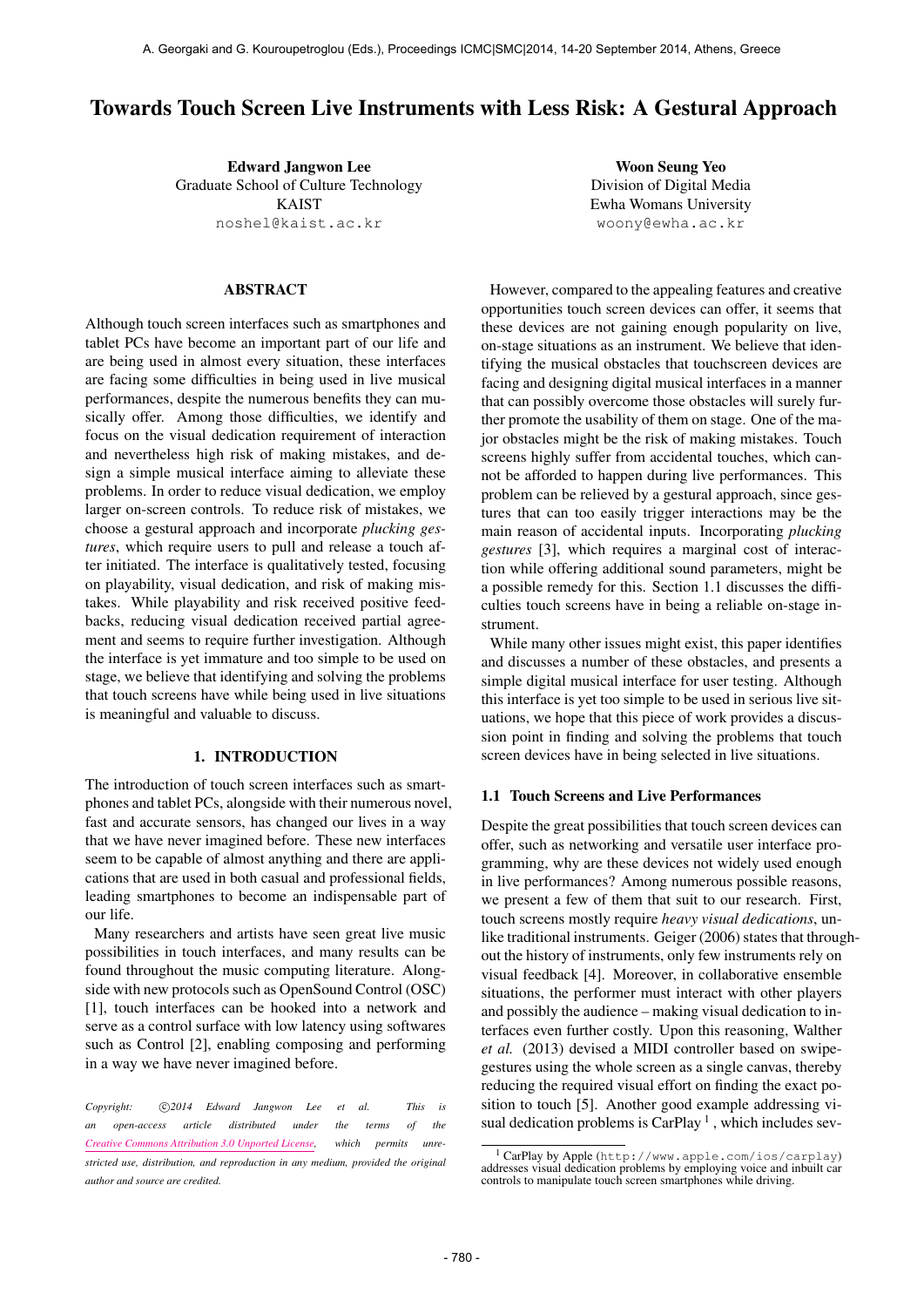eral ideas in enabling touch screen manipulation during driving.

Another reason is the *risk of making mistakes*. Due to the nature of activation upon touch, only a slightest contact with the screen might trigger undesired audio feedback. In live performances, such risk might be intolerable. Pirhonen *et al.* (2002) noticed this slight tapping problem while user testing with mobile devices while moving around and proposed setting a specific threshold of touch movement before accepting the tap as a valid input [6].

Finally, interactions between player and touch screens are *not revealing* enough to be interesting on stage. Traditional instruments, which require physical force to generate sound, present a clear link between playing gestures and sound. Therefore, a popular design method in digital musical interfaces is to make both manipulations (inputs) and effects (outputs) as visible as possible [7]. However, touch screens do not provide such links, and the required gestures to generate sound are usually physically small. Additionally, their requirement of the player to visually concentrate on the screen and risks of making mistakes even further decrease the player's movement.

In this paper, we propose an alleviation of these problems by incorporating *plucking gestures* into touch screen based musical instruments. An in-depth discussion of plucking gestures addressing these problems is to be presented in section 2.

#### 1.2 Plucking Gestures



Figure 1. Threefold process of plucking gestures and plucking buttons.

*Plucking* is a touch screen input gesture that resembles the plucking of guitar strings [3]. Plucking on strings is a threefold process: a) hold a string with finger, b) apply force on string by moving finger, and c) release string to generate sound. We adopt this gesture on touch screens as follows: a) start touch in a UI control, b) move touch, and c) release touch to trigger interaction feedback. Touch move distance less than a specific threshold or moving back into the control cancels the interaction. Figure 1 illustrates how plucking gestures work on touch screens.

Although plucking gestures are somewhat complex compared to ordinary tapping, several advantages exist to compensate the increased cost of interaction. First, plucking gestures enable onscreen buttons to be touched without triggering outcome. Many keyed or stringed instruments allow the player to place their hands (or picks, bows, and so on) on the keys or strings without producing any sound. Plucking gestures can implement this feature on touch screens by requiring users to move the touch out of the target control before activating it. This also helps in reducing visual dedication, as placing hands on controls can offer more comfort in remembering the positions of controls than not touching the device.

Second, the risk of making mistakes is reduced. Plucking gestures require a fair amount of touch movement to trigger interaction and during a touch, users may head back to the control in order to cancel the touch. Finally, additional sound parameters can be mapped, especially using touch move data. Additional sound parameters imply added expressiveness, which is a definite desire to all artists.

In terms of usability, a quantitative user test based on sensorimotor synchronization (SMS) research methods [8, 9] reports that plucking gestures can be easily trained to efficiently execute and do not show significant difference in rhythmic accuracy compared to ordinary tapping [3].

### 1.3 Related Work

In addition to the works presented in Section 1.1 [4, 5], Wang (2009) has released the well-known iPhone Ocarina [10]. The iPhone Ocarina is a good example of resolving the problem what we are dealing with (discussed in 1.1), as musical output is triggered by breath rather than touch (reducing accidental touch), and forcing players to bring their iPhones up to their mouth offers a very appropriate link between gesture and sound (revealing interactions). Another work by Wang is the Magic Fiddle [11]. This instrument also requires players to hold their iPad as a fiddle, and provides a single button pushed by the right hand for sound generation. Pitch is controlled by the left hand, by placing fingers on a selection of three strings.

The test interface we present in this research extends the work of those described above, especially those of Wang, in a sense that pitch can be controlled without triggering sound, and sound is generated by a single control: plucking gestures on a plucking button.

The remainder of this paper is constructed as follows. The design and implementation of the new interface is described in Section 2, followed by a simple evaluation in Section 3. Conclusions and discussions are presented in Section 4.

# 2. TEST INTERFACE DESIGN AND IMPLEMENTATION

Throughout this section, we first discuss possible remedies to the prevailing problems that prevent touch screens being used in live performances, and present a simple interface which is built upon this reasoning. Although the presented interface is not yet intended to be used on stage, we believe that it is a meaningful approach in mitigating the weak points of touch screen interfaces.

# 2.1 Resolving Problems of Touch Screens in Live Performances Through Design

In 1.1, we have described three obstacles that prevent touch screen interfaces from appearing in live situations: a) vi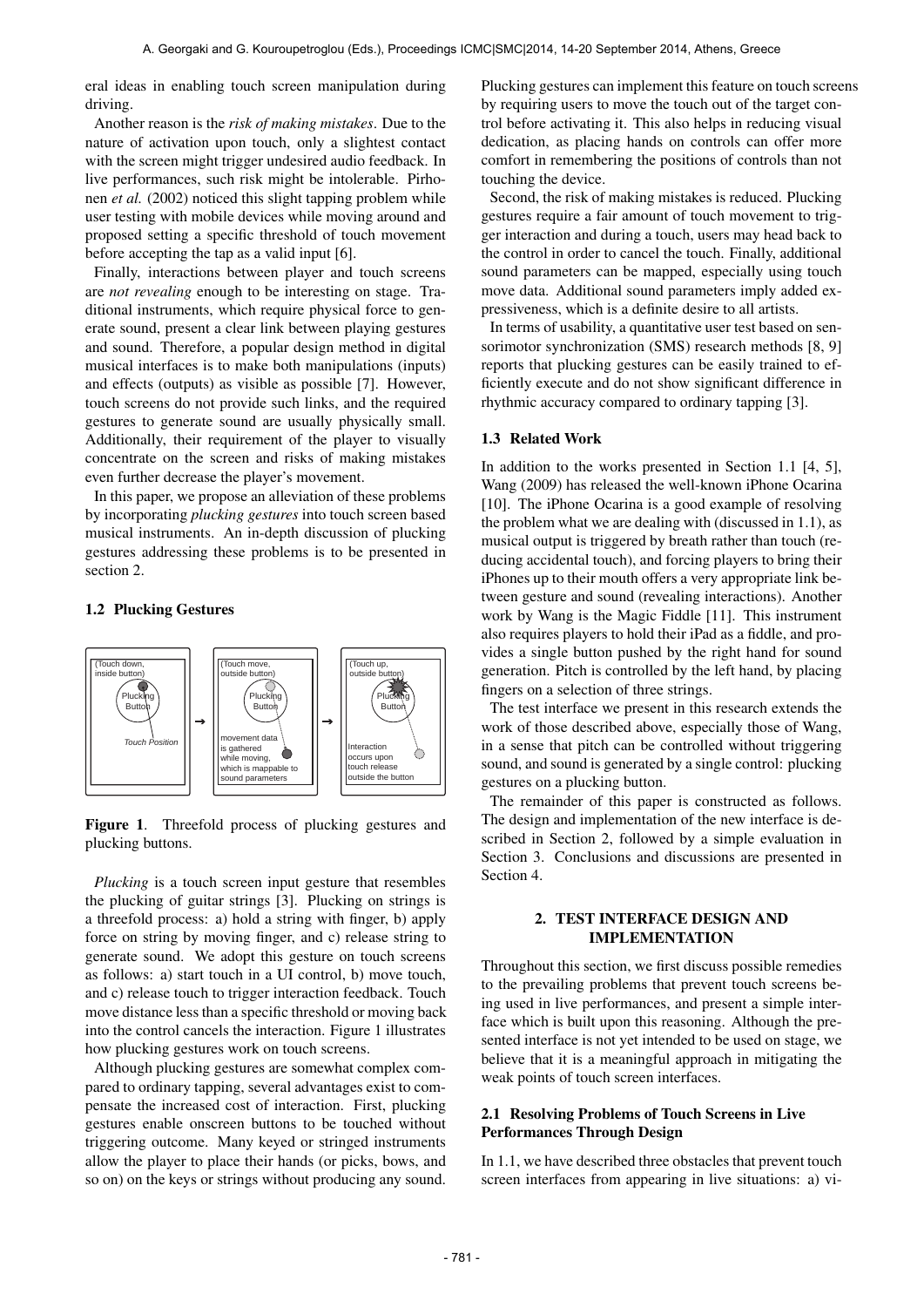sual dedication, b) risk of making mistakes, and c) nonrevealing interaction. For visual dedication, we design an interface that has large controls enough to be manipulated without seeing them, and with a simple layout that does not require excessive hand movement – simple enough to keep the player's wrist to be in a fixed position. As touch screens do not have any tactile cues of hand position/orientation, restricting wrist movement can help players to play without seeing the controls (blind playing).

Risk of making mistakes can be reduced by plucking gestures. The slightly increased complexity of the gesture enables the interface to ignore accidental touches; touches that start and end in the same button does not trigger any interaction. Additionally, canceling attacks are also available, by moving a touch back into the button where it started. This is opposite to other types of soft buttons, as most UI buttons can be cancelled by dragging the touch or cursor out of the button. While this feature is inconsistent with conventional string instruments, we believe that this can ensure extra safety while playing live. Moreover, most touch screen buttons allow canceling by ending the touch outside of the button after pressing it.

Adopting pitch control mechanisms of some traditional instruments can also help reducing the risk of making mistakes. Guitars have a fretboard that controls pitch, and players place their fingers on the board before deciding whether to pluck the strings or not. This twofold process of note playing can offer additional safety from playing unintended notes.

Given the nature of relatively small devices, it is difficult to design interactions on touch screens that are revealing enough to be easily noticed by the audience. However, as most traditional instruments are revealing in a sense that physical forces applied on the instrument can be seen, plucking gestures can offer a clue of accumulating force on a button.

Based on the reasonings above, a simple interface is designed, with an intention of adopting several gestural aspects of the guitar.



Figure 2. Interface Design.

#### 2.2 Guitar Inspiration in Design and Mapping

The interface design is inspired by traditional guitars in two ways: the left hand determines the pitch of notes to be played by changing fingering positions, and the right hand plucks on the screen as if plucking guitar strings. On the left side of the screen, eight buttons are implemented in two lines and controls pitch by four fingers on the left hand (index to pinky). This layout also has a guitar metaphor, with two strings and four frets. On the right, one gray button is placed for plucking gestures, using right hand fingers.

Characteristics that differ from traditional guitars also exist, other than not having real strings and frets. While frets closer to the sound hole should normally produce higher pitch, this interface has an opposite fingering-pitch mapping: buttons on the left are mapped to higher pitches. This decision has been made to enable players lay down the interface, rather than holding it up as a real guitar or violin: holding up the interface causes the device to move and results in higher visual dedication.

The eight buttons on the left are each mapped to a note in the C major scale (C4 to C5). This also differs from real guitars, as guitar frets always have a half-note interval. These buttons, including the plucking button on the right, are rendered as an oversized circle, to further reduce visual dedication and risk of making mistakes.

In order to further relieve accidental inputs while emphasizing guitar fingering metaphors, higher note buttons (frets) in the same row have higher priority; pressing C4 (1- 1, rightmost upper row) and F4 (1-4, leftmost upper row) simultaneously produces F4, rather than C4. This enables the interface to be more friendly to guitar players.

Sound synthesis is done by  $Stk$ ::Mandolin, which is a plucked instrument simulation of the mandolin included as an example in STK. Currently, we have implemented this interface as a monophonic instrument, in order to minimalize the complexity of playing. Therefore, pressing two different buttons on different lines only produce one note, rather than a chord.

For plucking gestures, sound is generated when a touch started inside the plucking button ends outside of its borders. The distance between the plucking button's border and the touch's end position is mapped to gain level, from 0.0 to 1.0. Pulling a touch further achieves higher gain. As pulling a touch slightly out of the button would generate a very soft sound, this type of gain mapping may also act as a feature to reduce mistakes.

The interface is implemented on Apple's iPad, using Co $cos2D/Box2D<sup>2</sup>$  and the Momu ToolKit [12] with STK [13]. Figure 2 illustrates the design of our proposed interface, and Figure 3 is how the interface looks on an iPad.

# 3. EVALUATION

As the proposed interface has strong gestural links to guitars, and the purpose of it is to assess the usability of plucking gestures in live situations, the implemented interface has been presented to and assessed by eight experienced

<sup>2</sup> <http://www.cocos2d-iphone.org>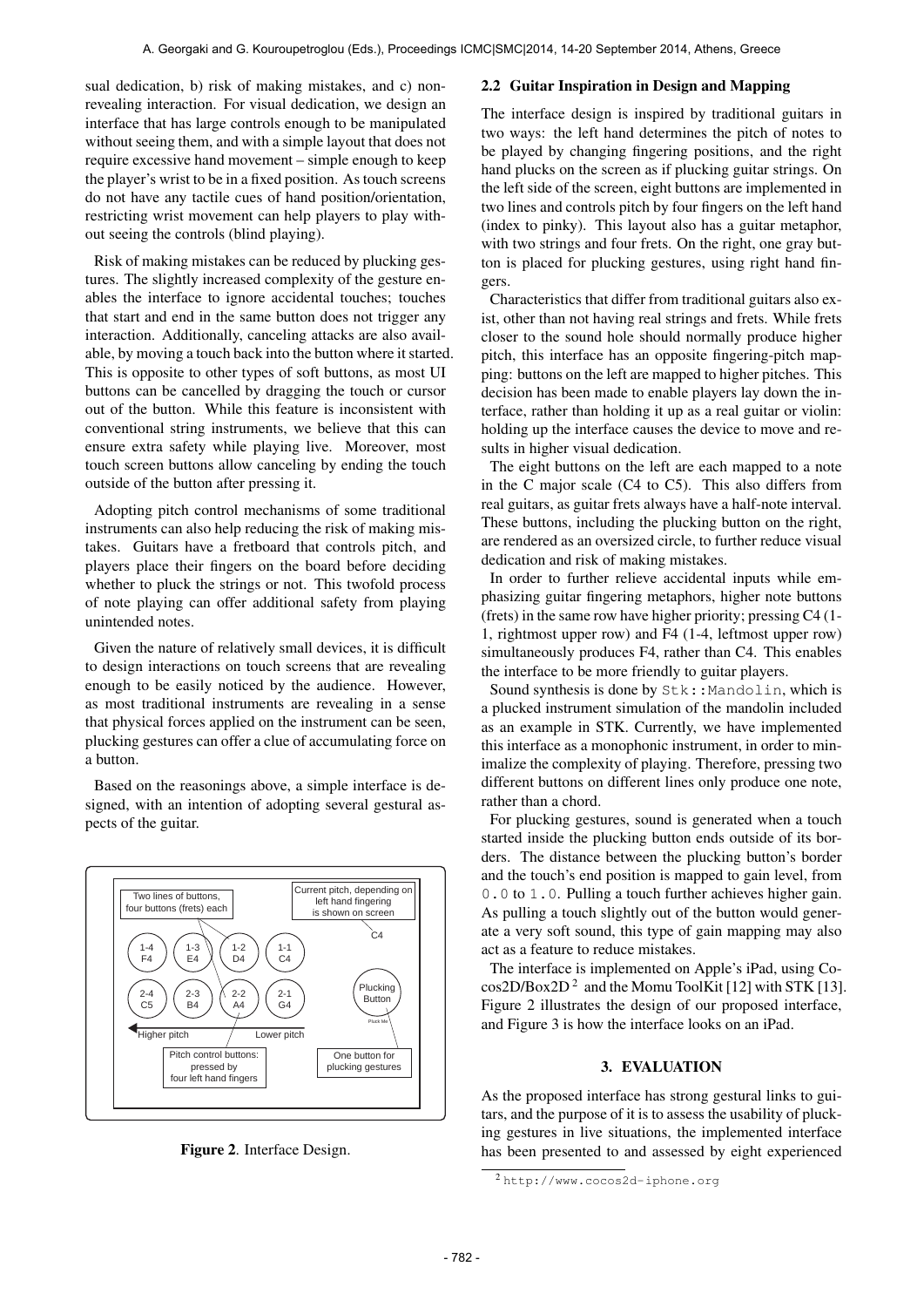

Figure 3. Plucking in action.

guitarists, including three professionals. Test participants were given the interface and after a brief moment of exploration, we have provided explanations of what our goals were, as well as how plucking buttons worked. Afterwards, another session of free playing was given and finally, there were asked to play a simple song.

For the eight lefthand buttons (pitch control), test participants easily understood the mappings, as the note to be played is displayed on the screen according to the fingerings. However, executing plucking gestures with the right hand and producing sound required more time. Nevertheless, all users were able to produce sound, as the plucking button provided visual feedback by drawing a small ball under the finger when touched and followed the finger while the touch moved. This simple visual feedback caused the test participants to pull the touch out of the button and release – which resulted in sound generation. After receiving explanation on the pitch mapping structure and plucking gestures, all participants were able to play "Twinkle, Twinkle, Little Star", upon our request.

After the test session, a simple free talk discussion was held regarding the problems mentioned in section 1.1, including the following questions: a) "Would this be playable without constantly looking at the screen?", b) "Do you expect plucking gestures to reduce the risk of making mistakes?" and c) "Did you feel added expressiveness from plucking gestures, compared to conventional buttons?".

While most of the participants agreed in the lowered rate of making mistakes ("I can lay my finger on the plucking button without producing sound") and additional expressiveness ("It's good to have gain control on one button"), precious feedback on visual dedication was provided. If the device is place immobile and the player's hand is in a fixed position, playing the instrument without looking is possible. However, in live situations, being in a fixed position is not possible – although large buttons clearly reduce visual dedication costs, additional feedback on whether buttons are pressed or not should be provided, such as device vibrations. This has set us a new goal of finding a way to further reduce visual dedications on touch screen based digital musical interfaces.

During free playing sessions, some participants showed interest in the multi-touch capabilities of plucking buttons, and developed additional gestures were not intended by the designers. First, plucking was done with not only one finger, but multiple fingers to execute faster attacks. This is similar to those of electric bass guitar players, who mostly play by using two fingers taking turns. Second, some players initiated several touches with multiple fingers at once and thereafter decided not to release touches until they intended, stacking up a 'pile of attacks' ready to be played upon touch end of each finger. Another interesting gesture was to swipe the plucking button rapidly with two or three fingers to achieve even more speed<sup>3</sup>.

Some users claimed that the left-hand mapping is not intuitive enough, having higher pitch on the left and lower on the right. However, after receiving explanations on the guitar metaphor, the experienced guitarists agreed that their fingerings were more comfortable than the opposite case. Also, some users, especially with long fingernails, found the button very difficult to pluck as they would on real instruments. This problem was mitigated by laying their fingers sideways, touching the screen with the side of their fingers.

Through a simple user test, the presented interface has been shown to a) reduce risks of making mistakes, b) add additional expressiveness compared to conventional touch screen buttons and c) slightly reduce the level of visual dedication. Additionally, the multitouchable nature of plucking buttons and plucking gestures offer a certain level of explorability, allowing new gestures to be developed and used.

#### 4. CONCLUSIONS AND DISCUSSIONS

In this research, a problem-solving type of design approach has been used, by first setting up a problem, "What risks do touch screen devices face on stage?", and seeking possible answers. Searching answers has become the design process itself. Especially, the question "Why do players accidentally touch the screen and make mistakes?" led to solving a gestural problem, resulting in incorporating plucking gestures. In addition to plucking gestures, we believe that a slight twist in conventional touch screen gestures can help touch screens be even more reliable on live stages as an instrument, by mitigating the weak points that touch screen interfaces have by nature. Additionally, user tests suggest that new gestures can offer a chance of explorability, which further enhances expressiveness and creativity with new instruments.

While three obstacles that touch screen musical interfaces should overcome in order to become a fully reliable instrument (visual dedication, risk of making mistakes, and unrevealing interaction) have been presented in this research, there must be more problems that remain unidentified by researchers: problems that we already feel while using, but not properly stated. Further research will include identifying additional problems, and applying those proposed solutions on instrument implementations. Additionally, we are

<sup>3</sup> These additional gestures can be viewed at [http://aimlab.](http://aimlab.kaist.ac.kr/~noshel/plucking2/) [kaist.ac.kr/˜noshel/plucking2/](http://aimlab.kaist.ac.kr/~noshel/plucking2/)